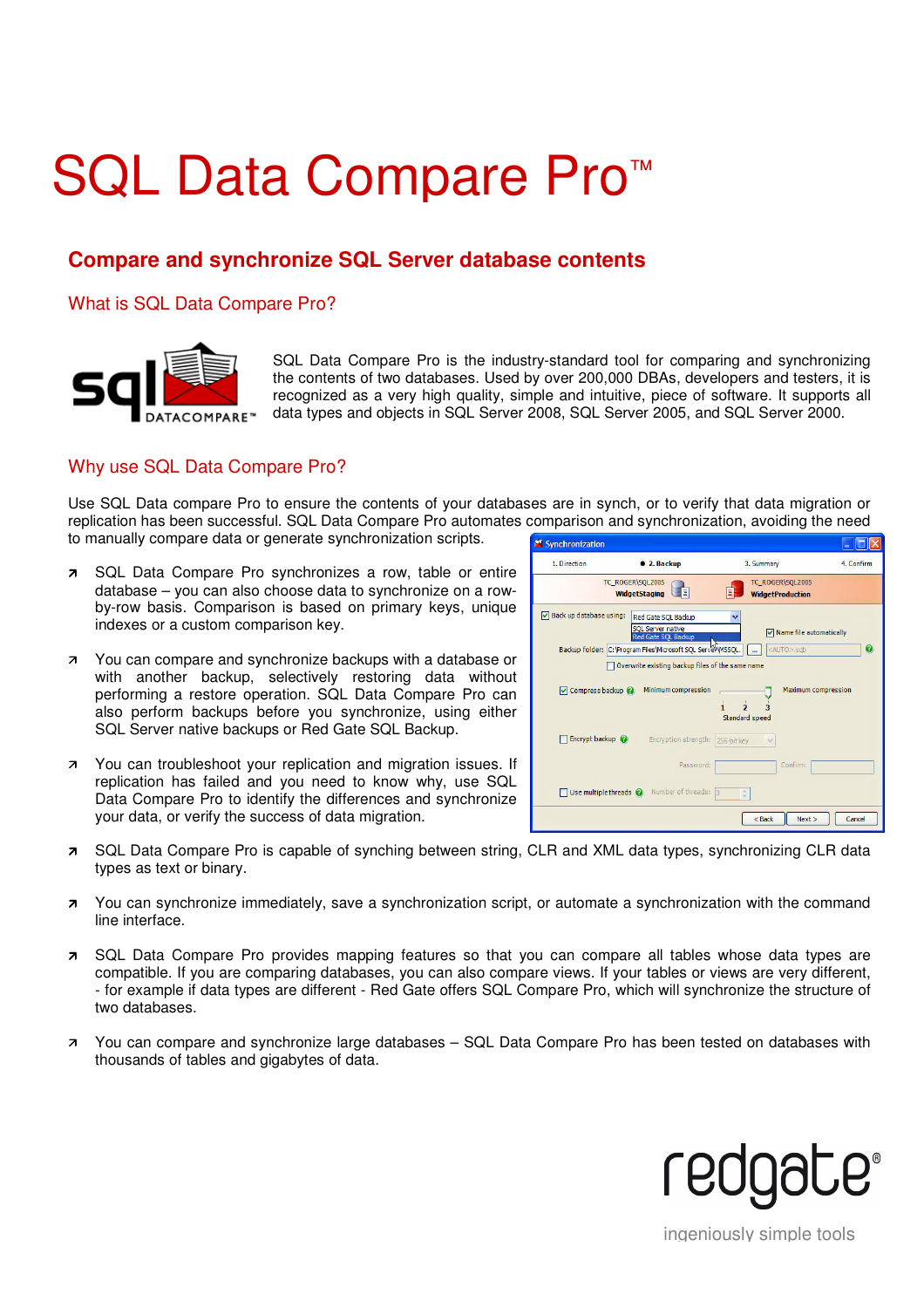# SQL Data Compare Pro<sup>™</sup> (continued)



SQL Data Compare will compare all data types, including image data, and generates the script for database synchronization.

"I am literally staggered at how much more efficient it is to perform simple data transportation with SQL Data Compare. In some cases, it 's up to 10 times faster to move an entire database with SQL Data Compare than it would be with DTS.."

**Nick Stansbury**, Development Manager, Sage Partners Ltd.

### Technical specification

### How does SQL Data Compare Pro work?

Once the two databases for comparison have been chosen, SQL Data Compare Pro compares them, identifies differences, and generates the script for synchronizing in either direction. The script can be run from SQL Data Compare Pro, allowing you to synchronize the contents of your databases in just a few steps.

# When should I use SQL Data Compare Pro?

Use SQL Data Compare Pro when data is out of synch or when you are moving data between databases. If replication has failed and you need to know why and where there are still differences, use SQL Data Compare Pro to identify those differences and synchronize your data.

# Who should use SQL Data Compare Pro?

This tool is used by DBAs and developers who work with multiple SQL Server databases, need to keep data in synch, and ensure successful data migration or replication. SQL Data Compare Pro is also a valuable tool for software testers.

SQL Data Compare Pro runs on a user's PC and accesses SQL Servers over the network. SQL Data Compare Pro also includes a command line interface for automating your comparison and synchronization tasks. It is also possible to run SQL Data Compare Pro on a server.

#### **Supported Environments**

 SQL Server 2008, SQL Server 2005, SQL Server 2000, and SQL Server 7.0

#### **Operating Requirements**

- Windows 2000, Windows XP, Windows Vista or Windows 2003 Server
- **7** SQL Server 2000, 2005 or 2008
- Microsoft .NET Framework 2.0<br>MDAC 2.8
- MDAC 2.8
- 128 MB RAM
- 200 MB hard disk space
- **Runs on a user's PC (can also run on a server)**

"It's very intuitive. The interface is clean and it's obvious what everything is there for.

I was pleasantly surprised by the speed. I usually hand-code SQL queries when moving databases between environments and doing synchronization and replication checking. With SQL Data Compare, I can save up to several hours for each database.

SQL Data Compare is simple, quick and it saves time. Simply put, it does what it sets out to do."

**Jasper Smith**, SQL Server MVP

#### **Red Gate Software**

St John's Innovation Centre, Cowley Road, Cambridge, CB4 0WS, UK tel: +44 (0) 870 160 0037 toll-free: 1 866 RED GATE (733 4283) email: sales@red-gate.com web: www.red-gate.com



ingeniously simple tools